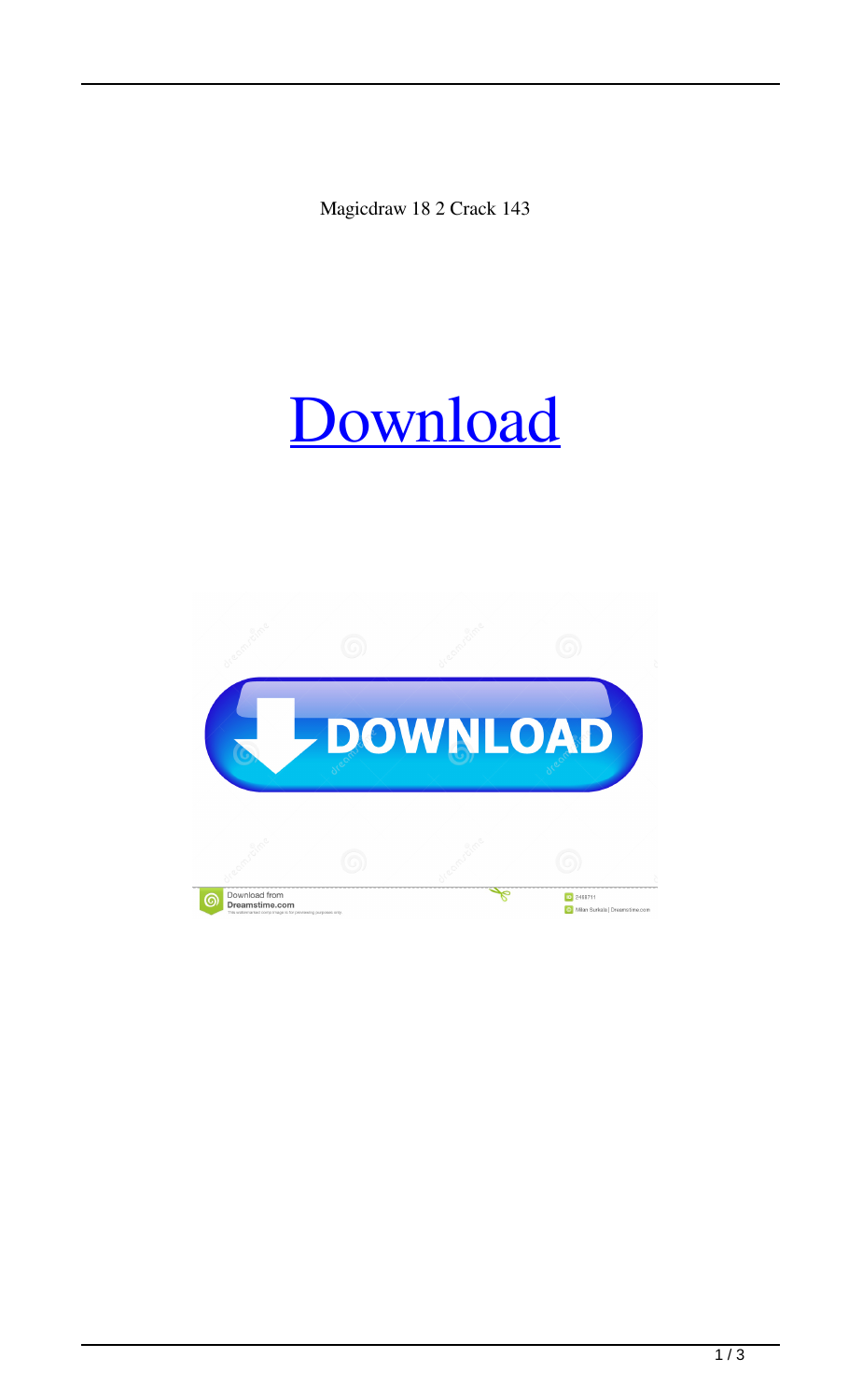magicdraw 18 2 crack 143 magicdraw 18 2 crack 143 magicdraw 18 2 crack 143 magicdraw 18 2 crack 143 magicdraw 18 2 crack 143 magicdraw 18 2 crack 143 magicdraw 18 2 crack 143 magicdraw 18 2 crack 143 magicdraw 18 2 crack 143 magicdraw 18 2 crack 143 magicdraw 18 2 crack 143 magicdraw 18 2 crack 143 magicdraw 18 2 crack 143 magicdraw 18 2 crack 143 magicdraw 18 2 crack 143 magicdraw 18 2 crack 143 magicdraw 18 2 crack 143 magicdraw 18 2 crack 143 magicdraw 18 2 crack 143 magicdraw 18 2 crack 143 magicdraw 18 2 crack 143 magicdraw 18 2 crack 143 magicdraw 18 2 crack 143 magicdraw 18 2 crack 143 magicdraw 18 2 crack 143 magicdraw 18 2 crack 143 magicdraw 18 2 crack 143 magicdraw 18 2 crack 143 magicdraw 18 2 crack 143 magicdraw 18 2 crack 143 magicdraw 18 2 crack 143 magicdraw 18 2 crack 143 magicdraw 18 2 crack 143 magicdraw 18 2 crack 143 magicdraw 18 2 crack 143 magicdraw 18 2 crack 143 magicdraw 18 2 crack 143 magicdraw 18 2 crack 143 magicdraw 18 2 crack 143 magicdraw 18 2 crack 143 magicdraw 18 2 crack 143 magicdraw 18 2 crack 143 magicdraw 18 2 crack 143 magicdraw 18 2 crack 143 magicdraw 18 2 crack 143 magicdraw 18 2 crack 143 magicdraw 18 2 crack 143 magicdraw 18 2 crack 143 magicdraw 18 2 crack 143 magicdraw 18 2 crack 143 magicdraw 18 2 crack 143 magicdraw 18 2 crack 143 magicdraw 18 2 crack 143 magicdraw 18 2 crack 143 magicdraw 18 2 crack 143 magicdraw 18 2 crack 143 magicdraw 18 2 crack 143 magicdraw 18 2 crack 143 magicdraw 18 2 crack 143 magicdraw 18 2 crack 143 magicdraw 18 2 crack 143 magicdraw 18 2 crack 143 magicdraw 18 2 crack 143 magicdraw 18 2 crack 143 magicdraw 18 2 crack 143 magicdraw 18 2 crack 143 magicdraw 18 2 crack 143 magicdraw 18 2 crack 143 magicdraw 18 2 crack 143 magicdraw 18 2 crack 143 magicdraw 18 2 crack 143 magicdraw 18 2 crack 143 magicdraw 18 2 crack 143 magic